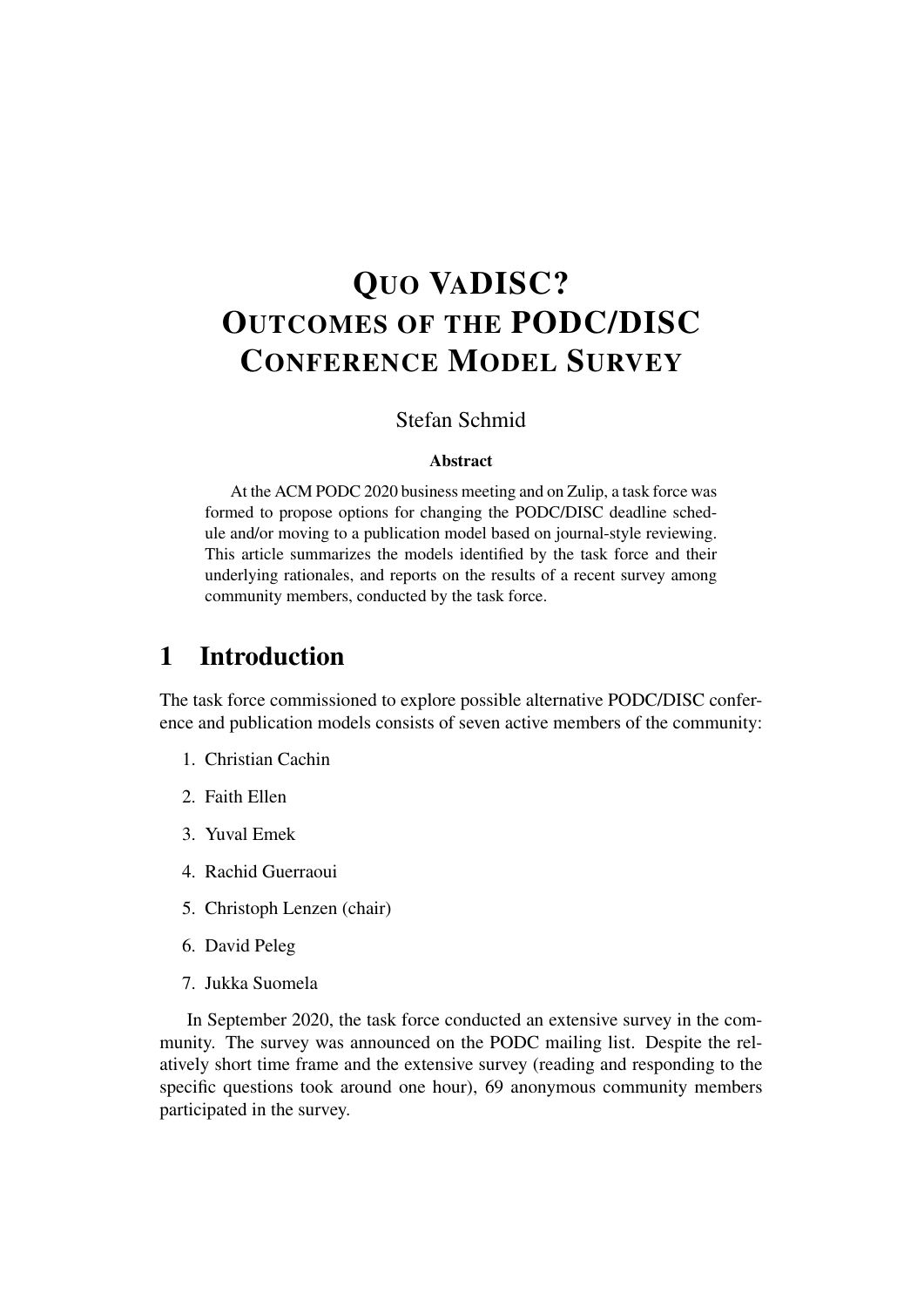In this article, we first present and discuss the models the task force identified, and then report on the survey results. The article may serve as a basis for the upcoming community meeting at DISC (Oct 12 - 16).

# 2 The Models Suggested by the Task Force

This section reviews the current situation and the possible models, as identified by the task force.

## 2.1 The Current Situation

The task force survey focuses on the two main annual conferences:

- 1. PODC (under ACM), around July-August
- 2. DISC (under EATCS), around October

Publication practices of the community are currently centered around conference abstracts rather than journal papers. The task force identified the following potential shortcomings of the current situation:

- The spacing between PODC and DISC deadlines is imbalanced.
- The full versions of many papers never get published (and often are not written). The full versions of papers on arXiv are not peer-reviewed, which can make it problematic to build on top.
- In many schools, promotion and tenure committees treat conference papers as less important than journal papers. A lack of journal papers can negatively affect the career development of young researchers in the community.
- Acceptance decisions are not only a question of merit, but may also depend on the availability of slots.
- Randomness in the decision process can cause unpredictable publication delays for solid, but not outstanding papers. It may also result in authors being less willing to improve their rejected papers before resubmitting them.

### 2.2 Possible Alternative Models

The task force proposed three alternative models. The three suggested models all share the following properties: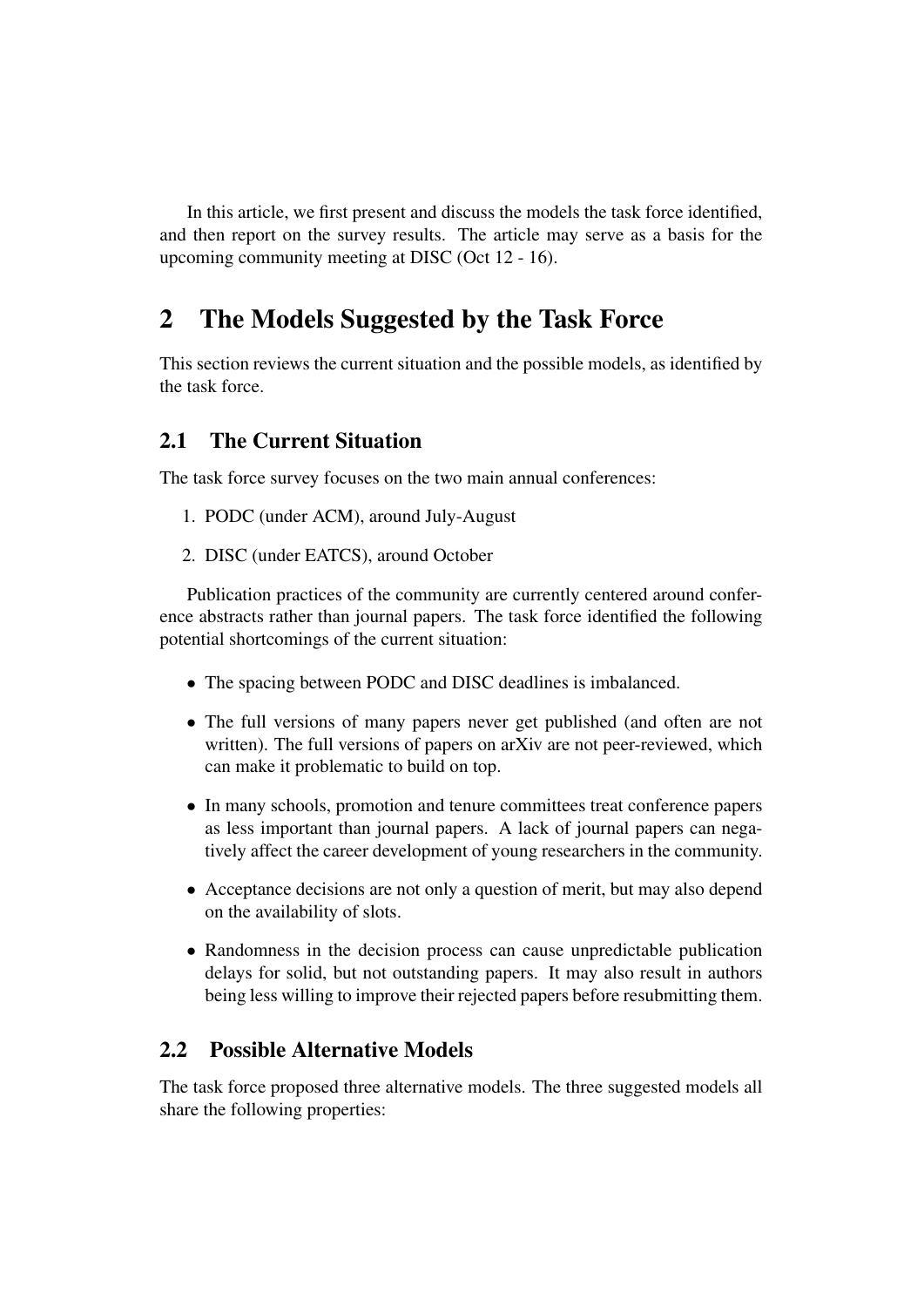- Unifying PODC and DISC into two annual conferences of equal standing, called The Summer Symposium on Principles of Distributed Computing (S-PODC) and The Winter Symposium on Principles of Distributed Computing (W-PODC). While the task force considers the specific names S-PODC and W-PODC as placeholders, the idea is that they should capture the focus on fundamental aspects of distributed computing systems. A new Society for Principles of Distributed Computing could be established to oversee the organization of the two conferences. In its most minimal form, the new society simply assumes the roles of the steering committees of PODC and DISC.
- Having 2 or 4 equi-spaced deadlines.

#### 2.2.1 Model 1: Conference Reviewing

Summary: The first suggested model requires the smallest change from the current state of affairs. A comparative discussion about the relative advantages of having 2 or 4 deadlines will appear at the end of this section. The description below is for 4 deadlines; the 2-deadline variant is self-explanatory. Details:

- Each conference is associated with two review cycles so that in total, we will have four equally spaced deadlines per year.
- Each conference is associated with one CFP that announces its two review cycles.
- Papers accepted in a review cycle associated with conference X are presented during conference X. (This presentation will be relatively short, 5-10 minutes per paper.) They are also included in the proceedings of conference X, which means that the proceedings include papers from two different review cycles.
- The authors of each accepted paper upload a manuscript and a pre-recorded video presentation of their work to the conference website shortly (a few weeks) after the notification.
	- Regular papers: manuscript = full version; video length 25 minutes
	- Brief announcements: the manuscript contains (at least) the submitted content; video length 10 minutes
- The proceedings of conference X are produced after the second review cycle associated with conference X (around the actual dates of the conference).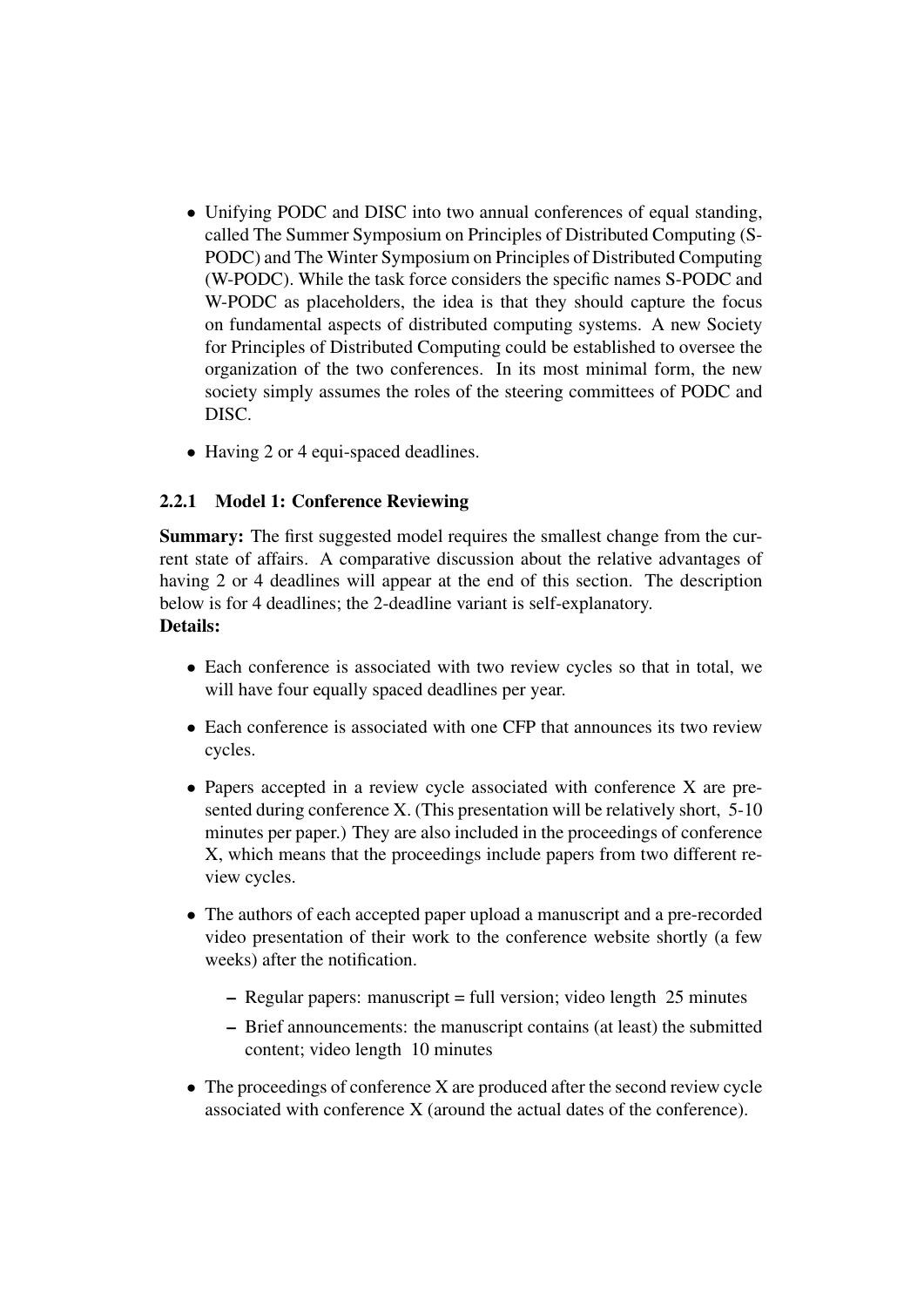• The appointment of a PC chair for conference X means that he/she is appointed for the two review cycles associated with conference X.

#### To be determined:

- Regarding the appointment of (non-chair) PC members, the task force sees three alternatives:
	- 1. Each PC member serves on one review cycle; the entire PC (possibly excluding the chair) is replaced from one review cycle to the next. (This is relevant mainly for the 2-deadline model; with 4 deadlines, it might not work well.)
	- 2. Each PC member serves on the two review cycles that are associated with the same conference; the entire PC is replaced from one conference to the next.
	- 3. Each PC member serves on two review cycles; half of the PC is replaced from one review cycle to the next (a "rolling PC"). It is recommended that the appointment of PC members that serve under two PC chairs will be handled by both of them.

Optionally, each submission may be associated with some PC members responsible for it, requiring PC members to remain active on all the submissions under their responsibility until the fate of these submissions is decided. This implies that submissions arriving on deadline X should preferably be assigned to new PC members who joined the PC on round X, to minimize the "overflow" of PC duty.

- Relations with ACM and EATCS: It needs to be determined if the community wants to stick with the current umbrella organizations. If so, one could associate the summer conference with ACM and the winter conference with EATCS (or vice versa). This means that the production of the proceedings of conference X will be handled by ACM/EATCS, depending on whether X is the summer or winter conference.
	- The task force suggests to have a unified format for the proceedings of the two conferences, but this may be difficult given that ACM insists on their own format. An effort needs to be made to ensure that the space bounds are more or less equivalent.
- Enforcing limitations on re-submissions: If the number of deadlines per year are doubled, one should consider enforcing certain limitations on resubmitting rejected papers. There are two alternatives (which could also be combined):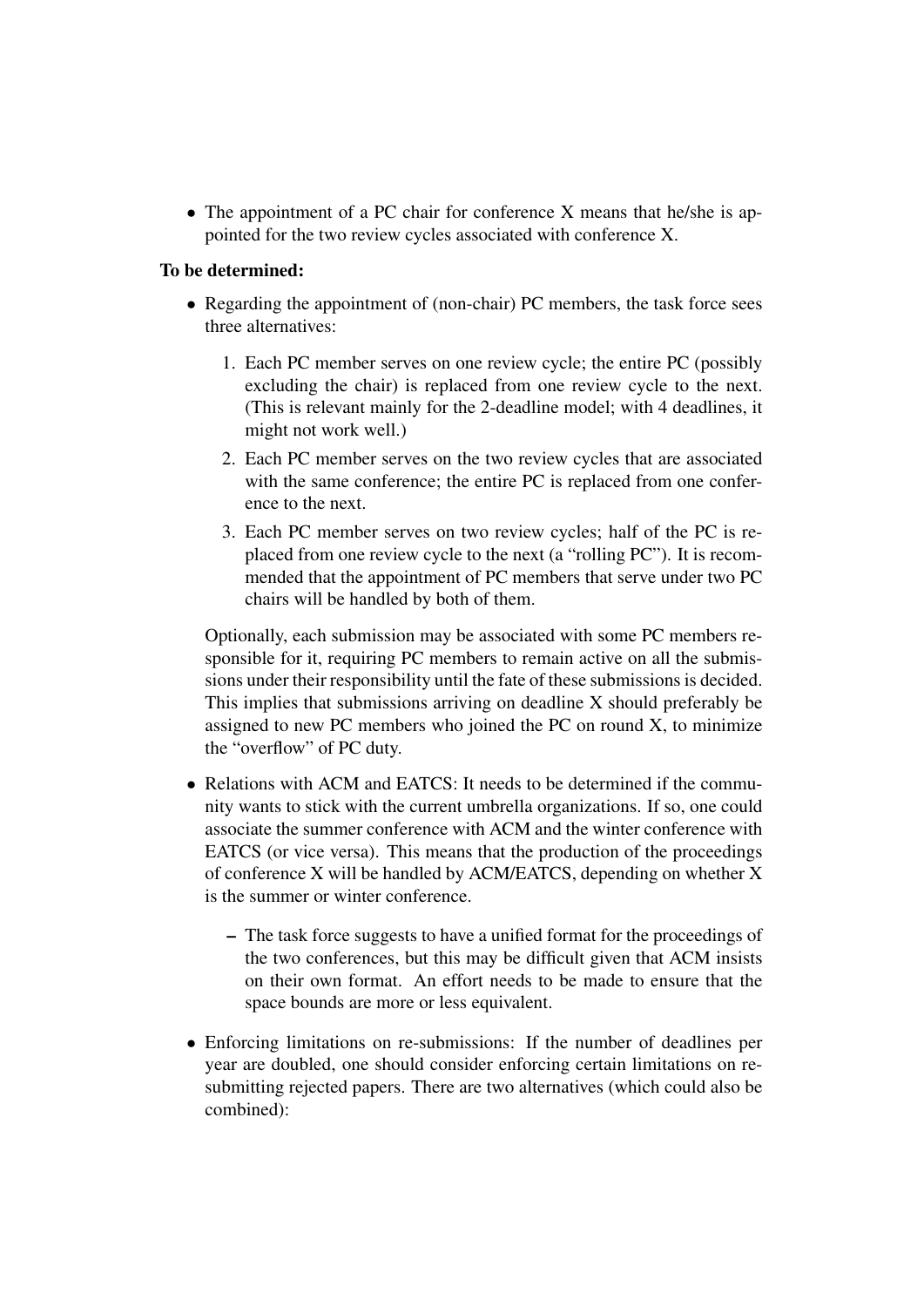- 1. Hard limitation: e.g., a paper that has been rejected twice cannot be submitted again (to either of the two conferences).
- 2. Soft limitation: a submission of a previously rejected manuscript must be accompanied by a cover letter that includes the previous reviews and explains how they have been addressed — why is the currently submitted manuscript better than the previously rejected one(s)?
	- This rule could be applied to any submission that includes material from a previously rejected manuscript. This could be applied to resubmissions rejected from other venues too.

#### 2.2.2 Model 2: Hybrid Conference+Journal Reviewing

The goal of Models 2 and 3 is to implement a transition of the community into a publication model based on journals rather than conference proceedings.

Summary: Model 1 augmented with the requirement that the full versions of all accepted conference papers have to be submitted for publication in the journal associated with the conferences soon after the respective conference.

#### Details:

- The conference CFP will state that the authors of accepted papers are also expected to submit their work to the Distributed Computing journal, max. X months after the conference presentation. The authors can also choose to publish in a different journal, as long as they do it in a timely manner.
- When the PC members accept an invitation to join the PC, they also agree to referee or find appropriate referees for the journal submissions for the papers they already handled in the conference. The PC members are committed to handle the first round of reviewing in max. X months and revision rounds in max. X months.
- The Distributed Computing journal follows its usual protocols and its own standards, and it can also freely use reviewers outside the PC. If the paper is not strong enough or good enough, it can get rejected.

#### To be determined:

• How to ensure that, for a short contribution, exactly the same text can serve as the "conference submission" and as the "journal submission". A possible solution would be to negotiate with the publishers to avoid copyright issues. The conference version could be a short abstract with a link to the full version.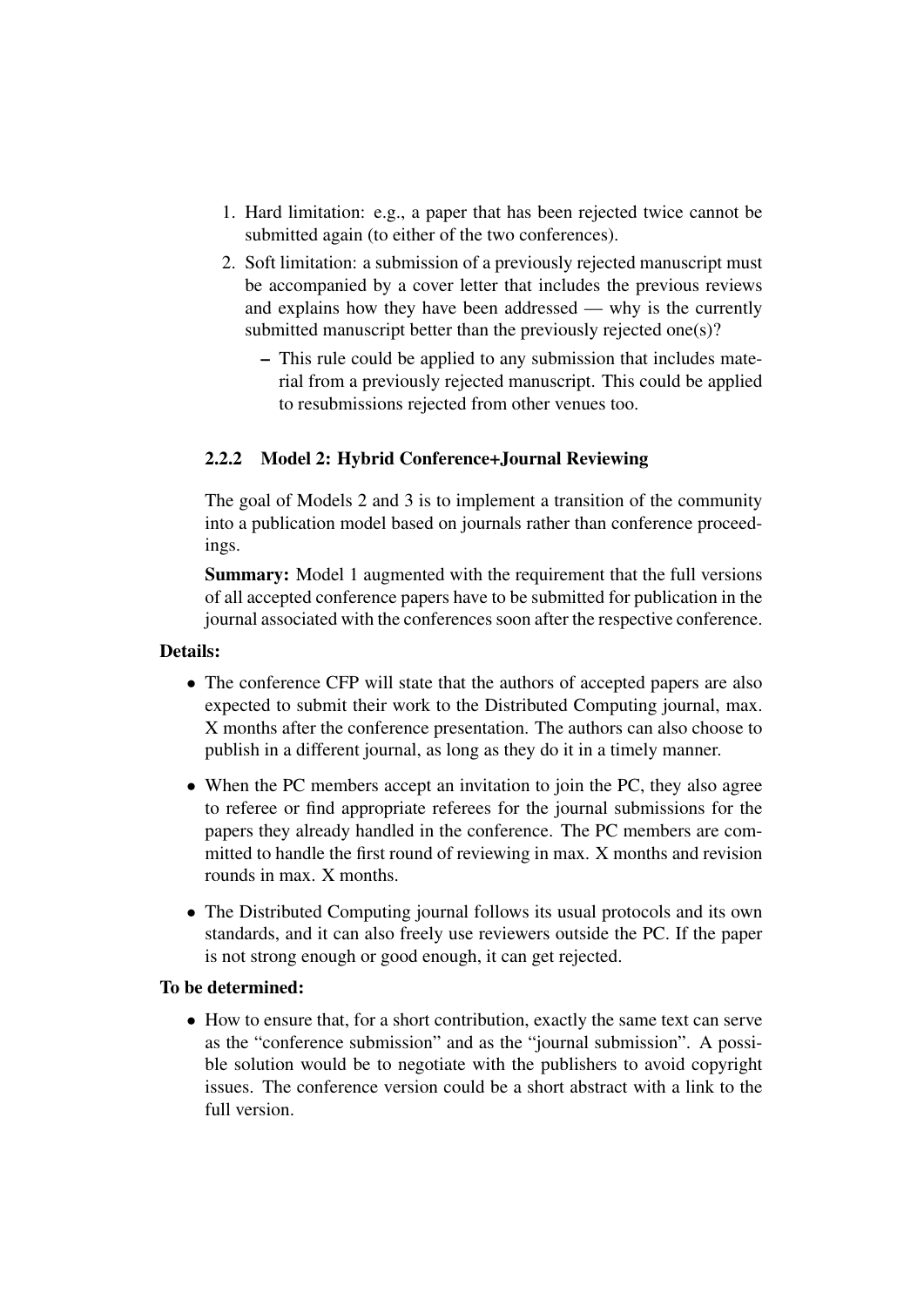• Do we expect that external reviewers of the conference papers will also help with journal reviews? Or do we expect that the PC members who used external reviewers for the conference papers will find new external reviewers for the journal submissions if needed?

#### 2.2.3 Model 3: Journal Reviewing

Summary: This model is based on establishing a journal for the Society for Distributed Computing, called Transactions on DC (TDC), or some other suitable name, and requiring authors to submit a full paper, jointly to the conference and the journal. The journal will serve as the society's main archival medium, effectively replacing the proceedings in their current form (although we may still have thinner proceeding volumes, based on 1-2 page abstracts). Once a submission is accepted, it gets to be presented in the conference (specifically, the nearest one) as well as published in its full version in TDC.

#### Details:

- Authors are required to submit a full paper, which is evaluated thoroughly as in journals.
- To reduce the reviewing load, the reviews shall consist of two or three stages:
	- Stage 1 (quick evaluation): The PC (possibly using sub-reviewers) evaluates significance and interest (following PODC's current standards). This stage should take 3-4 weeks, and its outcome is either "reject" or "proceed to a full review". Typically, submissions that pass on to the next stage are likely to be accepted (except in rare situations such as an error or another serious problem).
	- Stage 2 (full review): The PC assigns referees who will go over the entire paper and verify it, including correctness. If the reviewers recommend acceptance (possibly subject to minor revisions), then the paper will enter the "accepted papers list" of the current PC. But the reviewers may recommend a major revision, in which case an additional stage is needed, and the paper will not be included in the current list of accepted papers.
	- Stage 3 (revision): If the reviewers recommend a major revision, the authors will be asked to revise it. The revised submission will be sent to the reviewers again, who will recommend either acceptance or rejection. When the paper is accepted, it will enter the "accepted papers list" of the current cycle.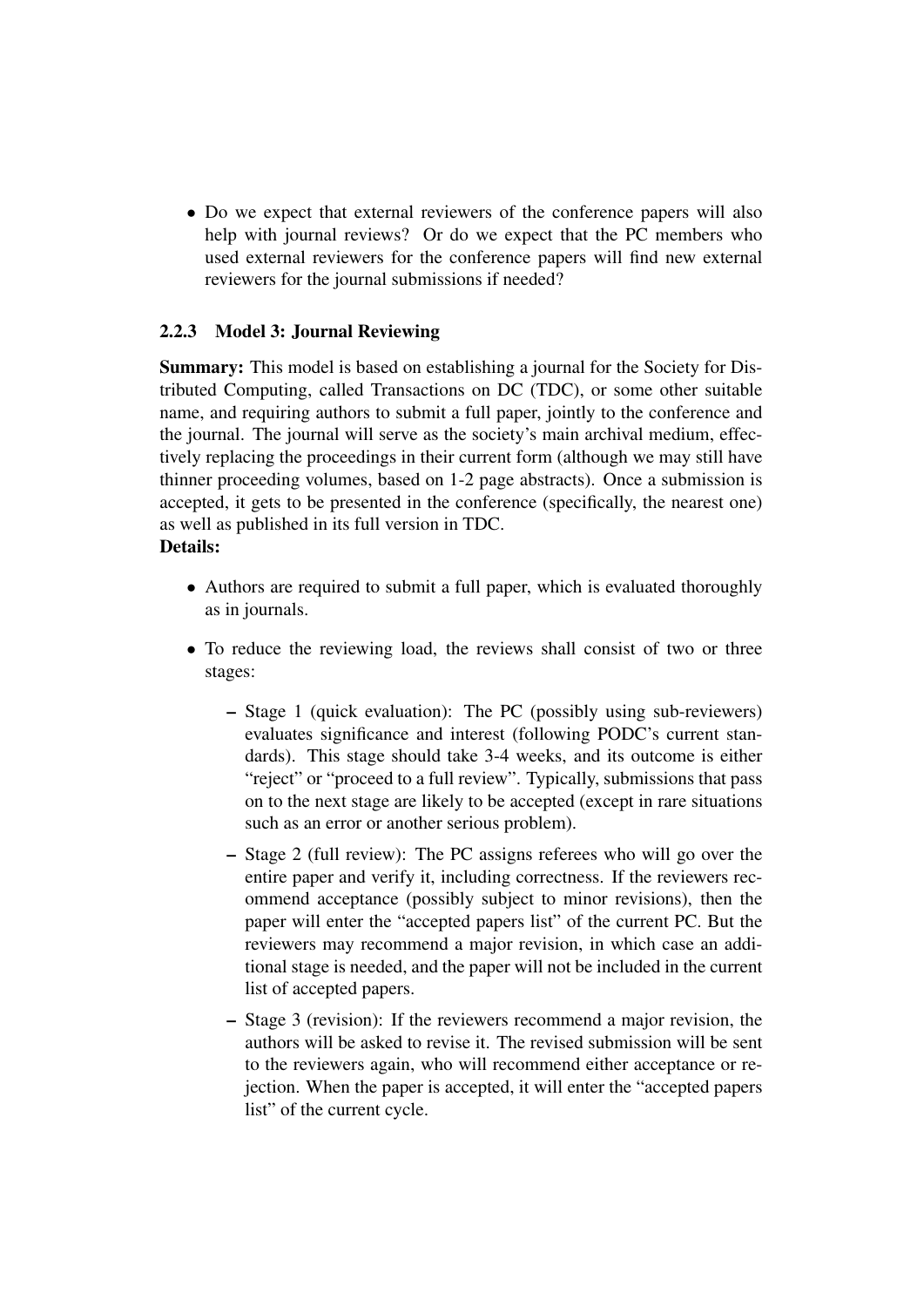- Each step (quick evaluation / full review / revision) will be given a strict time bound.
- Rejections, as well as "smooth" acceptances, are made within the time frame of a single review cycle. In contrast, in case of a revision, the entire process might take longer than 3 months, and thus span more than one review cycle.
- A submission made on some deadline X may end up in either of the two conferences, depending on how long it took to review / revise it until it is accepted. In other words, when authors make a submission on deadline X, they do not know which conference they will end up in. This has several implications. In particular:
	- The call for papers for some deadline X should be issued by the DC society jointly for both conferences.
	- Consecutive PC's affect each other. In particular, each PC passes on a "commitment" to the next PC, in the form of a collection of submissions that passed Stage 1+2 and are now under revision. In other words, each PC starts with two piles of submissions: "old" submissions, currently under revision, and "fresh" submissions.

#### To be determined:

- Should TDC be a full-fledged journal, and accept also other types of submissions, e.g., of full papers based on extended abstracts that have appeared in other theory conferences such as FOCS / STOC?
- What happens to Distributed Computing (DC), the current main journal of our community? Do we want DC to serve the role of TDC? Currently DC has limited volume, and it is perhaps slightly different in spirit and goals from the envisioned TDC.
- Who will run TDC? In the current model, our main journal (DC) is run by Springer-Verlag, and our proceedings are produced for us by ACM (for PODC) and Springer-Verlag resp. more recently LIPIcs (for DISC).

#### 2.2.4 Discussion: 2 vs 4 Deadlines

All three models can work with 2 or 4 equi-spaced deadlines a year. The task force identified the following advantages of 2 deadlines:

• Simpler PC organization (separate PC for each conference, no need for staggering, fewer PC meetings per year).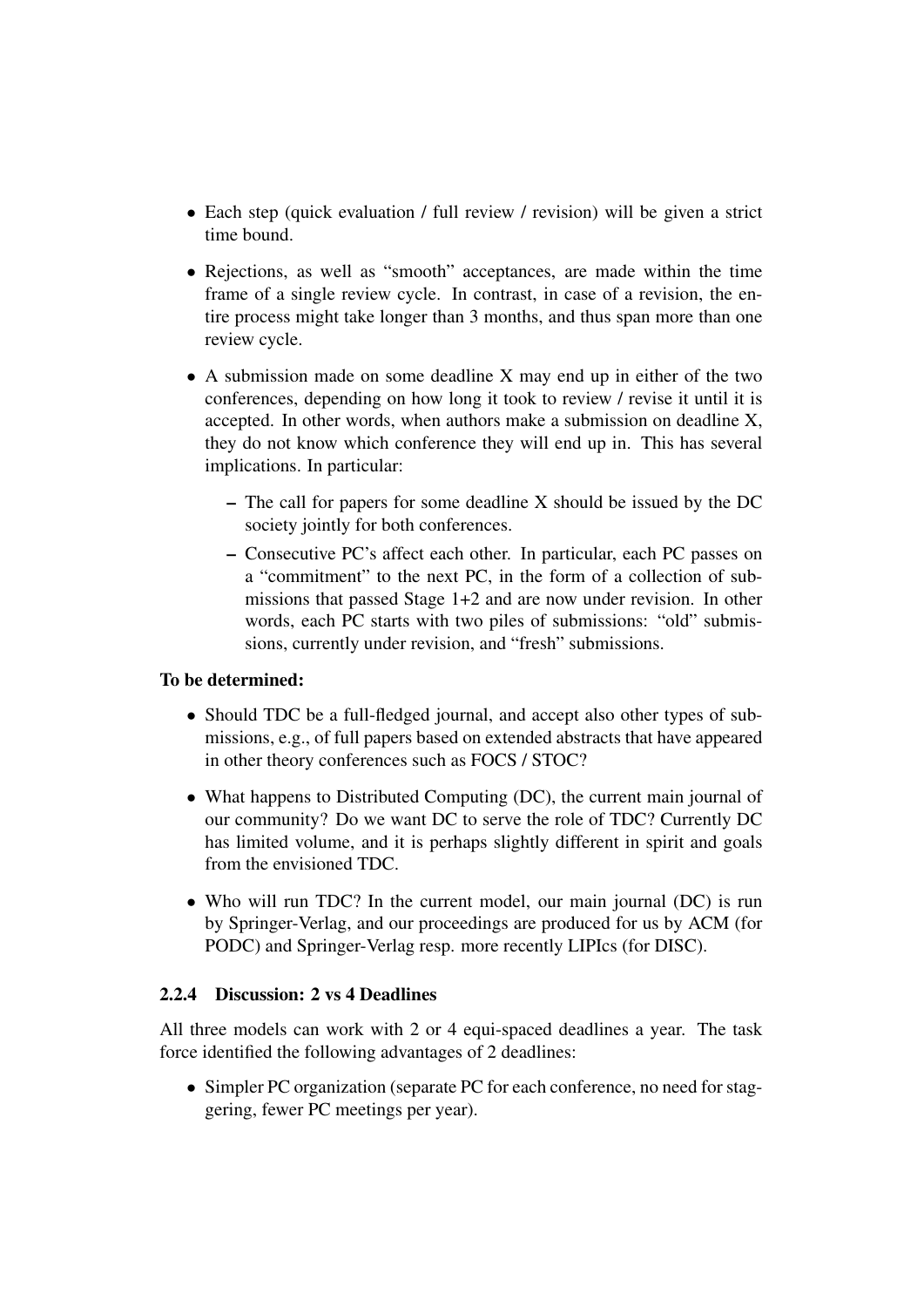• Might fit better with Model 3, where longer time could be needed to complete the evaluation of some submissions.

An advantage of 4 deadlines is:

• Shorter waiting from the time a paper is ready for submission until it is accepted.

### 2.3 Independent Methods

The task force considers the following changes useful regardless of whether the current system is continued or one of Models 1 to 3 is adopted.

- No excuses regarding full versions: they are being submitted as well (under all models), and will be archived in a public repository in case of acceptance. Updates are fine, but the original version is guaranteed to be available.
- Upload a recorded talk within a few weeks after acceptance, which is archived and published.
- Ask authors who submit papers to pledge to be available as subreviewers.
	- Suggestion: the submission process includes a mandatory "topic preferences" form (that each co-author must fill out).
	- May help with reliable and fast recruitment of reviewers, so the task force considers this particularly important when choosing Model 3 with 4 deadlines.

### 2.4 Relation with Publishers

The basic assumption is that the community should publish with gold open access. This means that there must be funds to pay for the production costs. Currently, with ACM, individuals who want open access for their paper pay for it directly; this is expensive (more than 1000 USD). LIPIcs currently publishes DISC proceedings with gold open access and the costs are much smaller than with ACM (less than 100 USD). However, LIPIcs is only an option for conference proceedings, not for a journal.

If there is an independent society, then cost may also be absorbed by that society and its members. For example, volunteers could run an instance of OJS (Open Journal Systems) and the society pays for minimal residual cost (i.e., a web server and backups). The IACR (<https://www.iacr.org>) currently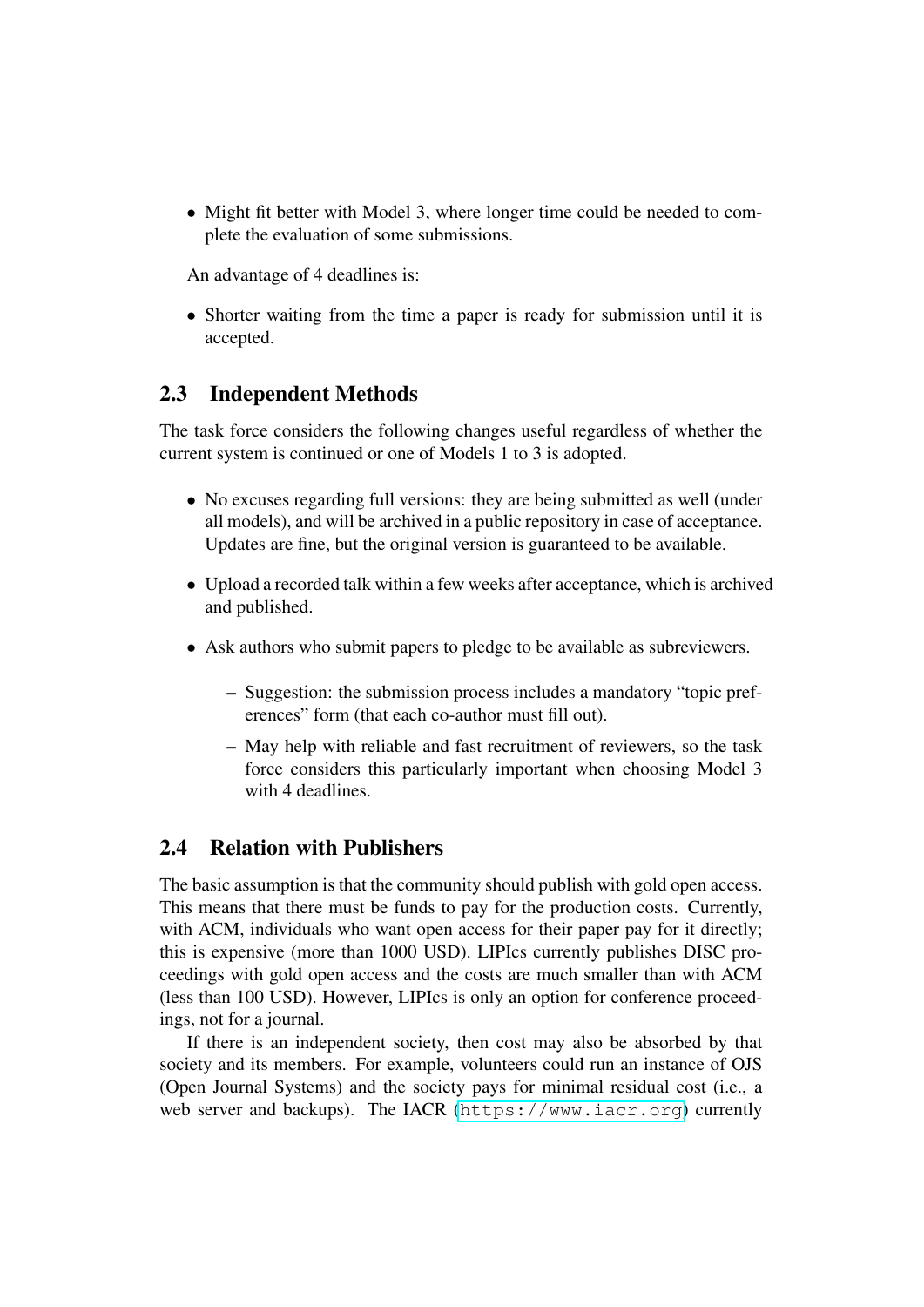uses this model for ToSC (<https://tocs.iacr.org>) and TCHES ([https:](https://tches.iacr.org) [//tches.iacr.org](https://tches.iacr.org)).

An issue with the current situation of scientific publishing with gold open access is that it may introduce both labor cost (for work done by volunteers) and monetary cost (for work that cannot be done oneself). Such costs can be charged to authors and attendees (per paper or per conference), as currently done by DISC with LIPIcs. On the other hand, it could be charged to readers, with a paywall around the library, as currently done by Springer and by ACM (only those who pay for the online library can view). No matter which option is taken, it is usually in the researchers' interest to ensure that ownership of publications remains with them and that copyright is not given away to a commercial publisher.

### 2.5 Comparison Between the Models

The task force summarizes the relative pros and cons of the models from their perspective as follows. While some points were controversial, the following gives the overall impression. The term "Model 0" is used to refer to the current state of affairs.

#### 2.5.1 Model 0 (status quo)

The main advantage the task force sees in favor of the current system is simply that there is no need for change. The perceived disadvantages identified by the panel are listed under "main shortcomings" at the beginning of the document.

#### 2.5.2 Model 1 (conference reviewing) vs. Models 2 & 3 (journal reviewing)

Model 1 makes minimal changes, with the goal of recalibrating PODC and DISC deadlines to be equally spaced. As we currently perform conference reviews within 3 months, the 4 deadline version would spread out the reviewing more equally throughout the year, while reducing the (average) time between a paper being ready for submission and its publication. However, members of the program committee have work assigned to them for a longer period of time. Models  $2 \&$ 3, on the other hand, in addition seek to change the current approach to reviewing to be, in essence, that of a journal. The hope would be to have higher quality reviewing with all the associated improvements over the current system (see main shortcomings), at the expense of a higher review workload. Opinions regarding how much additional workload would actually be incurred varied, as there is also the hope of reducing the number of times papers are evaluated from scratch and/or resubmitted without substantial changes.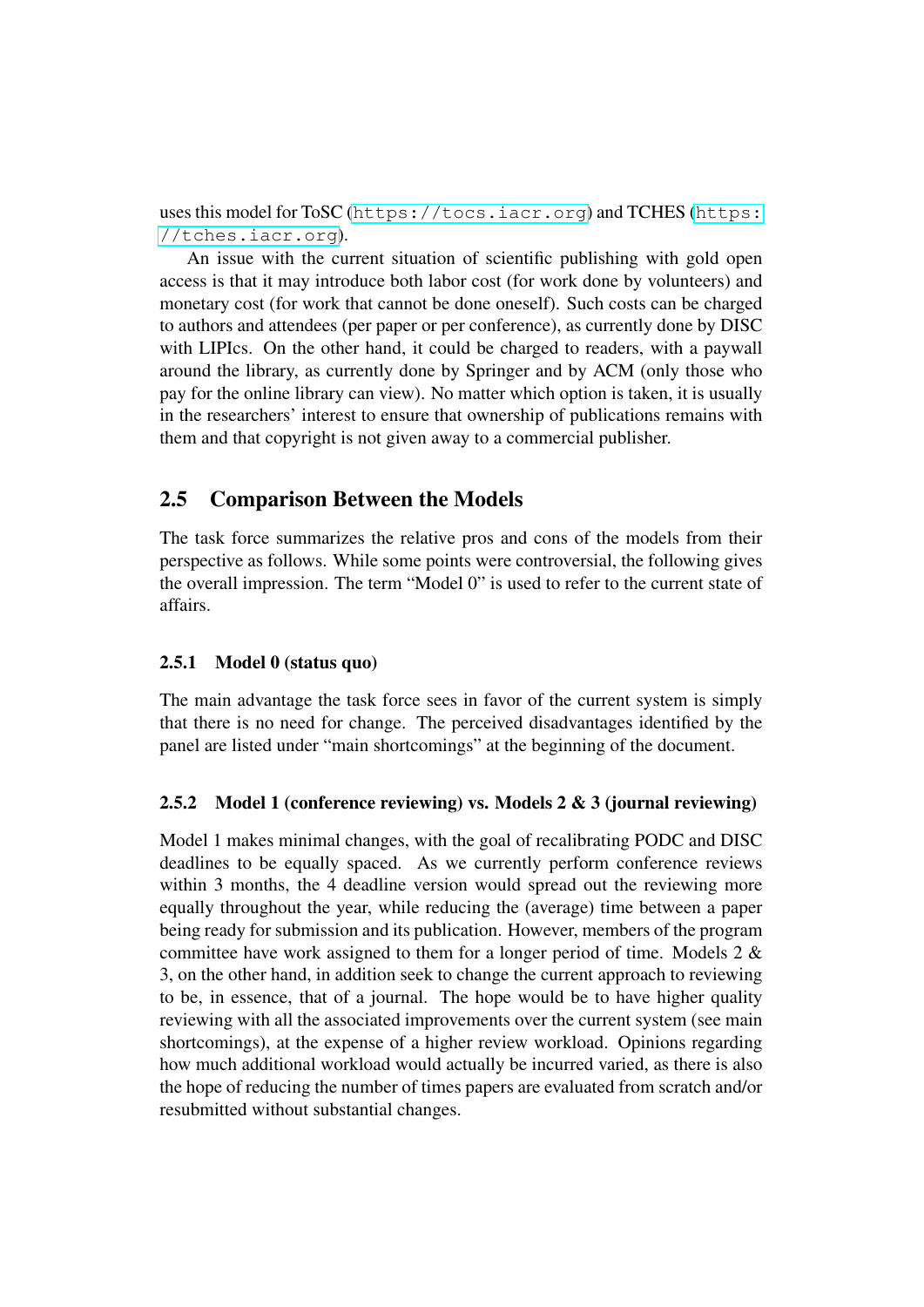#### 2.5.3 Model 2 vs. Model 3 (conference reviews first or immediate journal reviewing)

Model 2 proposes to have the journal submission follow the current conference reviewing and publication process. The idea is that it guarantees that a decision on (conference!) acceptance or rejection is taken within a fixed time bound. Accordingly, this model is of highest interest with 4 deadlines. In addition, there is an opportunity to improve on the original submission based on reflection and the feedback received at the conference. Model 2 appears to be more compatible with maintaining ties to ACM than Model 3. However, implementation issues relating to short papers whose journal versions are essentially identical to their conference versions might arise. There were concerns that Model 2 would cause an even higher reviewing load on the community, because accepted conference papers would receive journal reviews for modified versions after a time gap of several months.

The main idea of Model 3 is that we would not only have a thorough reviewing process, but acceptance decisions would be based on a full evaluation from the start. In contrast to Model 2, no separate, additional "conference style" reviews would be performed. However, an initial screening process is foreseen to avoid fully reviewing submissions that would not pass the bar assuming correctness. The possibility of not receiving a final decision within a single review cycle in case of a major revision is a disadvantage. However, it is an advantage that a paper requiring major revisions is not accepted prematurely.

With 4 deadlines, there is no more time than today for a conference review. so care has to be taken to not overload reviewers in Model 3. While 2 deadlines (rather than 4) could be considered to mitigate this issue, this would further add to the delay between papers being ready for submission and receiving a first acceptance notification. However, the task force agreed that Model 3 with 4 deadlines is feasible if (i) the community fully supports it and (ii) authors submitting papers are required to pledge to serve as subreviewers.

# 3 Results of the Survey

In September 2020, the task force shared a document with the contents above on Google Drive, and distributed a survey form via the PODC mailing list, asking for inputs from the members of the community. Although the survey was open only for a relatively short time period (September 15-24), to have the results ready for discussion at the DISC conference, and despite the non-trivial time investment required (according to the email by the task force, 60-90 minutes), a significant amount of input was received.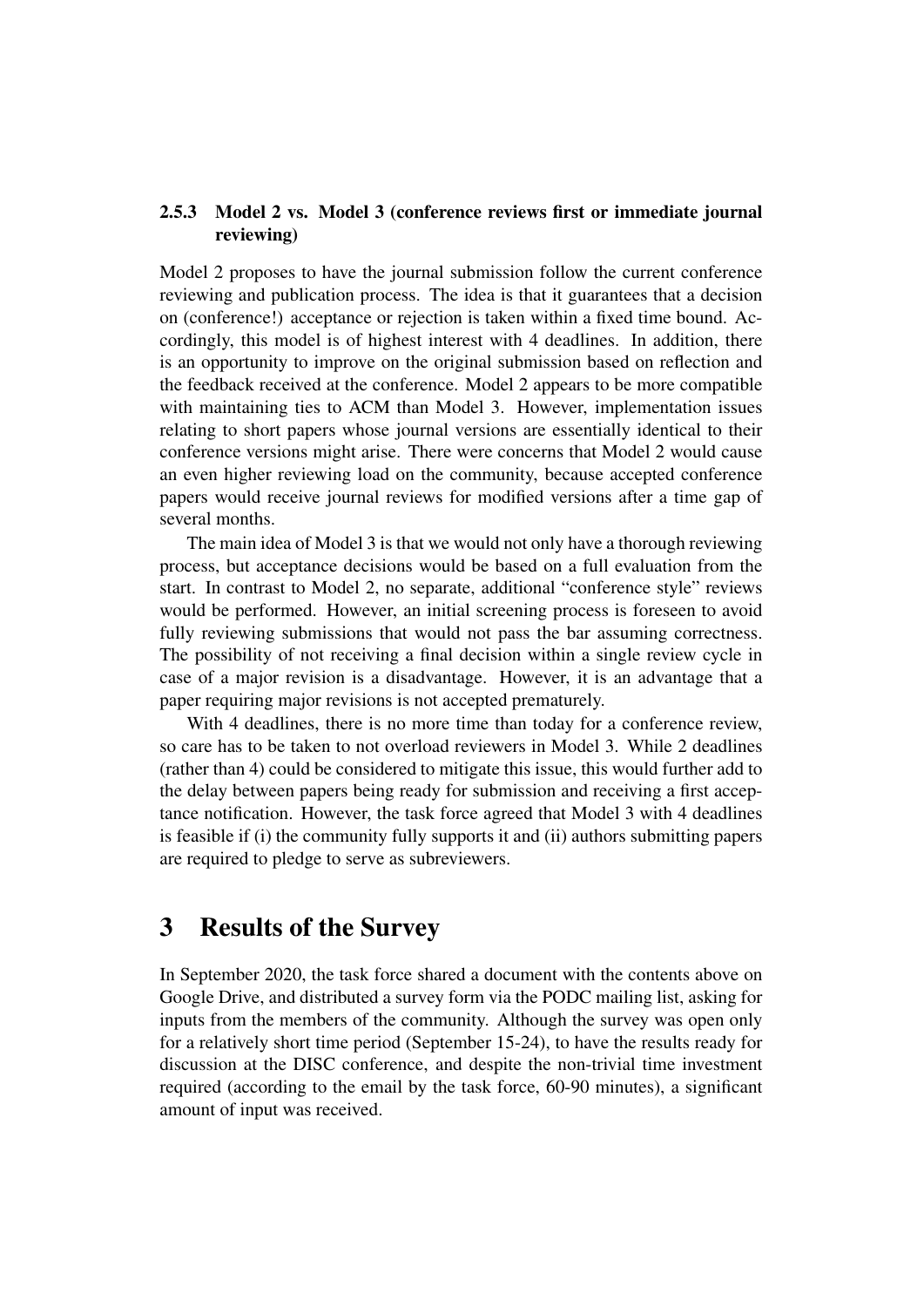<span id="page-10-0"></span>

Figure 1: Left: Which geographic region do you feel most closely associated with? Right: How long have you been active in the field?

Let us start with some statistics. The survey was completed by 69 community members:

- 10 female, 50 male, 9 no answer or other
- 40 from Europe/Middle East, 21 from North America, 3 from East Asia, 2 from India, 1 from South America (see Figure [1](#page-10-0) (left))
- 39 faculty members with tenure, 11 faculty members prior to tenure, 12 postdocs, 4 industrial researchers, 1 graduate student, and 2 others
- 11 participants had more than 20 PODC/DISC papers, 11 between 11 and 20, 29 between 4 and 10, and 16 between 1 and 3
- 61% of the participants have more than 10 years experience, 35% have 4-10 years experience, and only 4% have a shorter experience (see Figure [1](#page-10-0) (right))

Regarding the popularity of the models, Figure [2](#page-11-0) shows the feedback received on the question:

• For each model and number of deadlines combination, do you think the combination is good, bad, or neutral?

Especially Model 1 with 4 deadlines seems to receive interest. Also Model 2 with 4 deadlines and Model 3 with 2 deadlines receive good feedback, however, there are more concerns about the detailed implementation, as we also see in the individual text answers that some participants provided (see below for more details).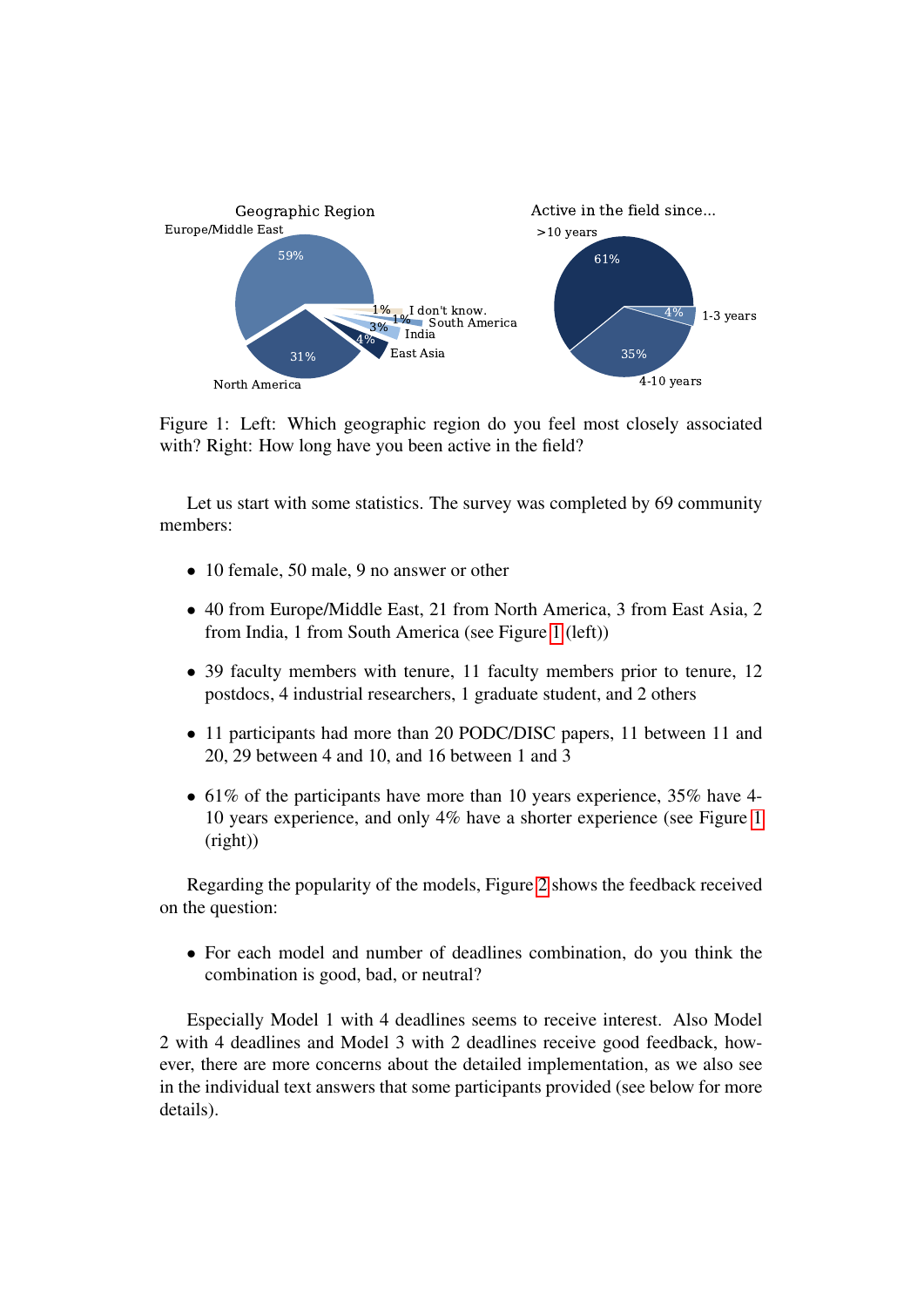<span id="page-11-0"></span>

Figure 2: Model and deadline acceptance overview

<span id="page-11-1"></span>

Figure 3: For each model - #deadlines combination, do you think the combination is good, bad, or neutral?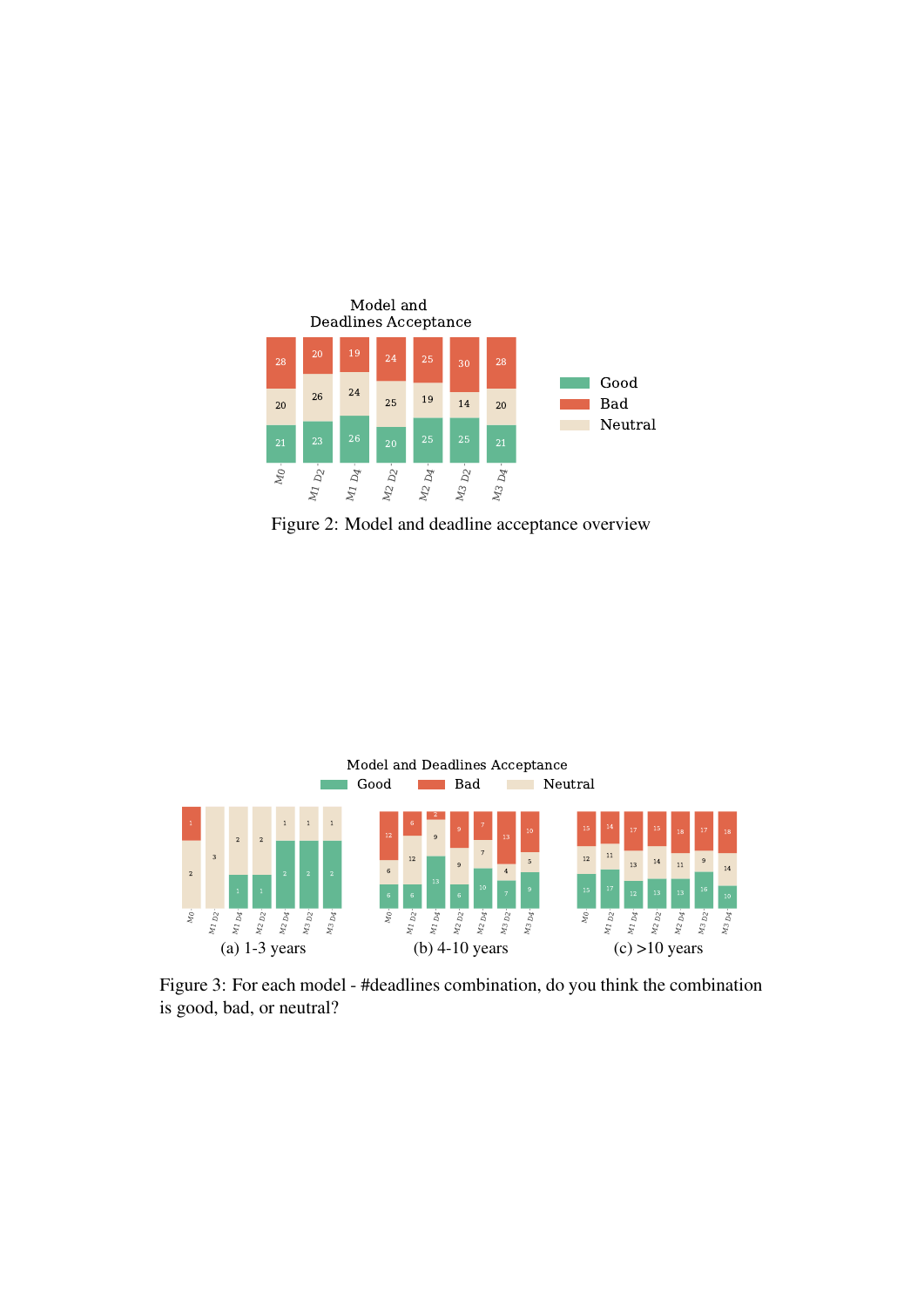<span id="page-12-0"></span>

Figure 4: Left: Percentage of journal versions today. Right: PODC journal statistics.

Figure [3](#page-11-1) shows the detailed evaluations of the models according to the seniority of the participant. Unfortunately, the number of junior participants is small, so conclusions are difficult, however, the preferences seem to differ across the age groups.

Regarding journal publications, the community was asked:

• Approximately what percentage of your conference papers have journal versions?

Figure [4](#page-12-0) (left) shows the results, categorized again according to seniority. The figure confirms that only a small fraction of participants regularly publishes their contributions in journal versions. To complement this information, David Ilcinkas kindly shared with us his statistics on the proportion of PODC papers which were finally published in a journal: Figure [4](#page-12-0) (right) shows the results for four specific years (2000, 2005, 2010, 2015), indicating a "dejournalization".

Figure [5](#page-13-0) shows the input received regarding the questions:

- *Full version:* Should we require the submission of a full version that will be publicly archived (unless it has been publicly archived already) upon acceptance? The full version would remain confidential if the submission is not accepted.
- *Video:* Should authors be required to upload a video presentation within a few weeks after acceptance, which will be archived and published?
- *Pledge to review:* Should authors of submitted papers be asked to pledge that they will serve as reviewers (up to X reviews per submitted paper)?
- *Additional mechanisms:* Should we seek to develop additional mechanisms for incentivizing high review quality and improving load distribution? The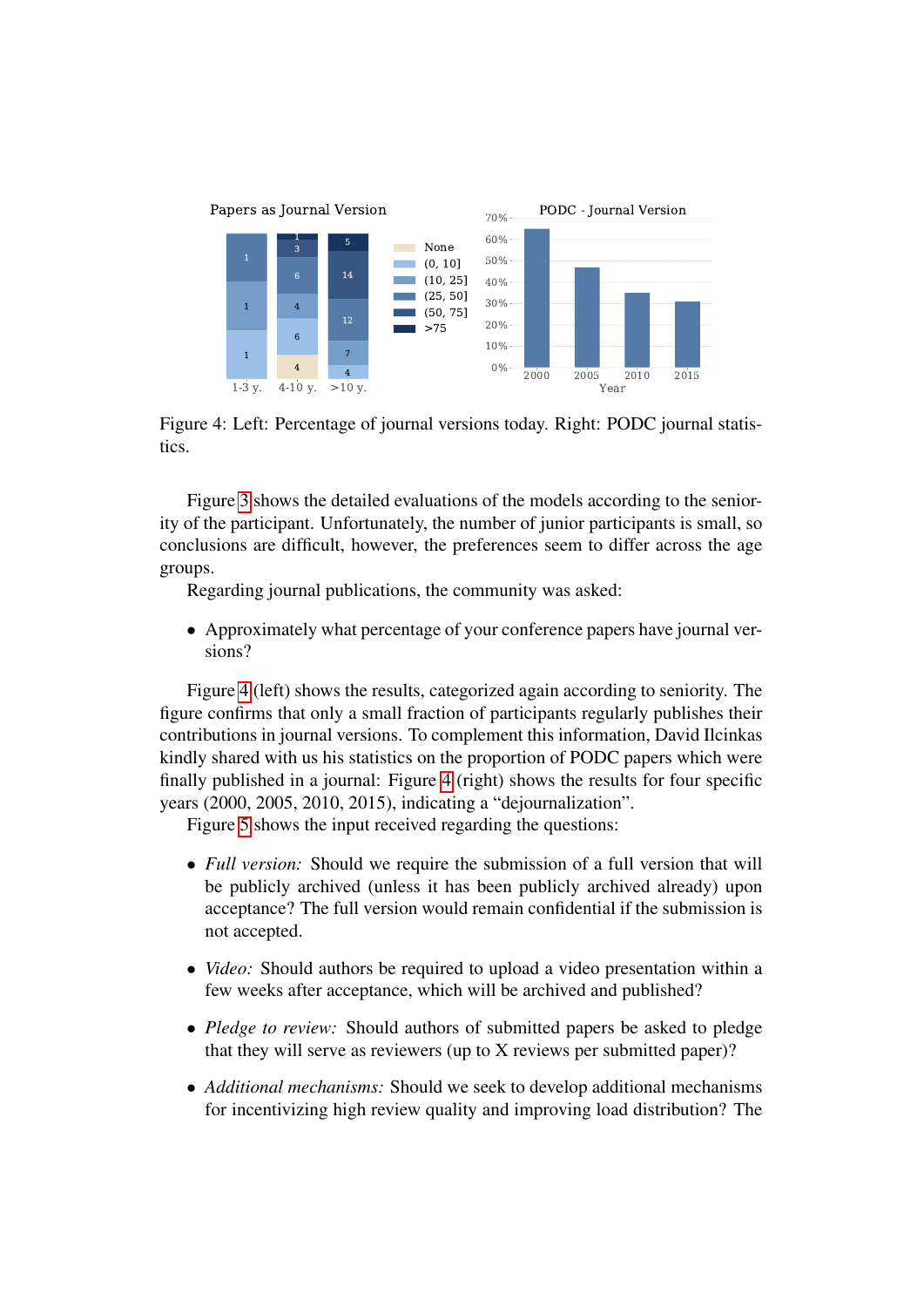<span id="page-13-0"></span>

Figure 5: Model independent methods

assumption here is that proposals would be worked out and reviewed by the community (if they cannot be tried out with low effort and risk) first accepted.

The figure suggests that there is a demand in the community to implement additional mechanisms to improve the review process, and developing mechanisms accordingly could be a priority. Also the requirement to submit full versions seems to find significant support. There are more than twice as many proponents of the idea to require a video than there are opponents. Also the idea to pledge to review finds more proponents than opponents, but it is clear that further discussions are required on how to implement this change.

# 4 Discussion

The participants were also given the opportunity to comment on the pros and cons in written form. Overall, many participants seems to agree that the review quality should be improved, that journal versions (or at least full arXiv versions) are often desirable, and that adjusting deadline can make sense. However, there are also valid concerns that these models may result in more work for the community.